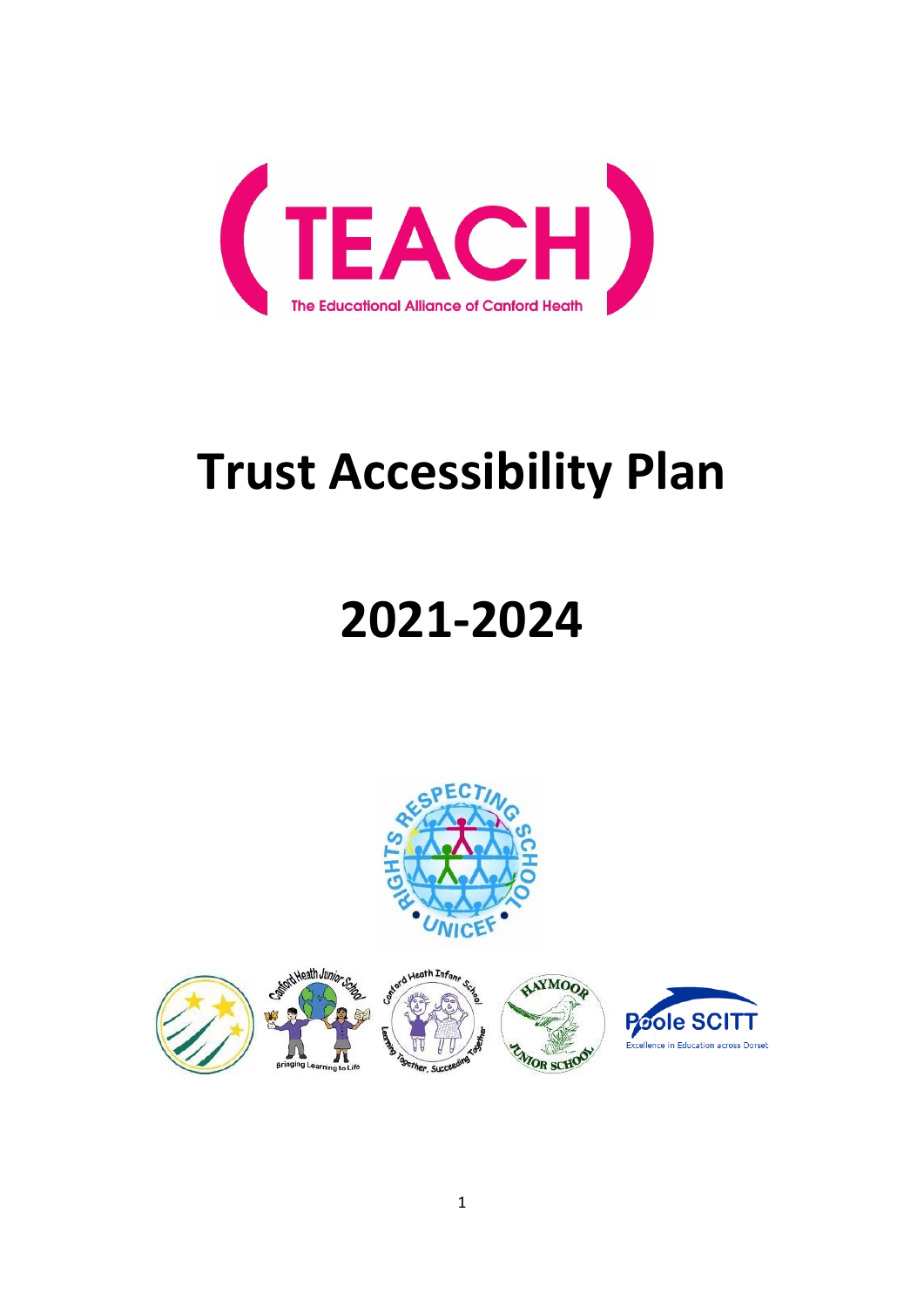#### **Statement of Intent**

Our mission is to promote a love of learning in order to maximise the life chances of every child in our Trust. Through nurturing, high expectations and skilled teaching, we will have a lasting and positive impact on our local and wider community.

#### Our Vision

The TEACH Trust supports our children to become empowered citizens that make a meaningful contribution to society. Our curriculum reflects our locality and all it offers and aims to educate all children in matters which affect humanity in the wider world: these include all matters that relate to the climate and the world around us, such as climate change; the importance of respecting and celebrating the importance of equality and diversity; and being responsible global citizens.

We have the highest aspirations for our children: the broad and balanced curriculum promotes learning, provides cultural capital and supports spiritual, moral, social and cultural development. The Rights Respecting Gold awards and Anti Bullying awards reflect some of many ways in which education for character are integral to the work of our schools and highlights our focus on the children's personal development.

We aim to inspire our children to be socially conscious individuals who make a difference to the world. All our children secure the key learning and skills they will need to become lifelong learners and gain employment. Our ultimate aim is to improve all our children's life chances and prepare them to thrive in their future lives.

Under the Equality Act 2010 and the Public Sector Equality Act which came into force in April 2011, the Trust has due regard to the need to eliminate discrimination, advance equality of opportunity and foster good relations.

| <b>CONTENTS</b> |                                              |          |  |  |
|-----------------|----------------------------------------------|----------|--|--|
| Item no         | Title                                        | Page     |  |  |
| 1               | Rationale                                    | 3        |  |  |
| 2               | <b>Vision Statement</b>                      | 3        |  |  |
| 3               | Aims                                         | 4        |  |  |
| 4               | Current good practice                        | 4        |  |  |
| 5               | Physical environment                         | 4        |  |  |
| 6               | Curriculum                                   | 4        |  |  |
| 7               | Information                                  | $4 - 5$  |  |  |
| 7               | <b>Access Audit</b>                          | 5        |  |  |
| 8               | Canford Heath Infant School                  | 5        |  |  |
| 9               | Canford Heath Junior School                  | $5-6$    |  |  |
| 10              | Ad Astra Infant School                       | 6        |  |  |
| 11              | Haymoor Junior School                        | $6 - 7$  |  |  |
| 8               | Management Co-ordination and implementation  | $7 - 8$  |  |  |
| Appendix        | <b>TEACH Trust Accessibility Action Plan</b> | $9 - 12$ |  |  |
| 1               |                                              |          |  |  |

# **Who is responsible for reading and implementing this Policy?**  All Trustees and CEO/Executive Headteacher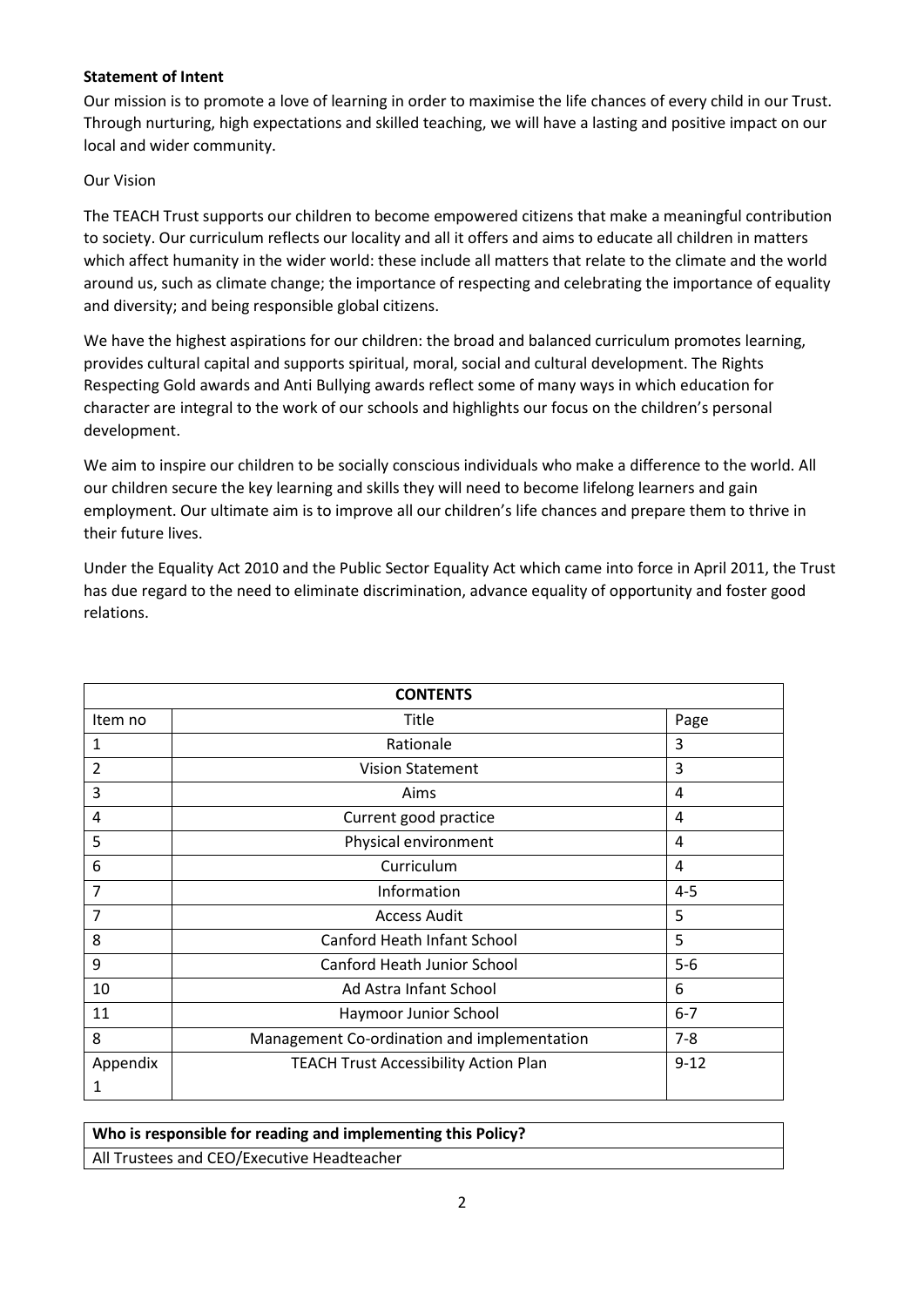Heads of School Deputy Heads All Teaching Staff Inclusion Leads Medical Administrative Officers Site Team H&S Co-ordinator All Teaching Student trainees (SCITT)

| Other relevant TEACH Trust Health and Safety Policies and Risk Assessments |                                           |  |  |  |  |
|----------------------------------------------------------------------------|-------------------------------------------|--|--|--|--|
| <b>Health and Safety Policy</b>                                            | Asset Management Plan                     |  |  |  |  |
| Safeguarding Policy                                                        | <b>Behaviour Management Policy</b>        |  |  |  |  |
| <b>Curriculum Policy</b>                                                   | <b>Equality Policy</b>                    |  |  |  |  |
| <b>School Prospectus</b>                                                   | School Improvement Plan                   |  |  |  |  |
| <b>Inclusion Policy</b>                                                    | <b>Staff Handbook</b>                     |  |  |  |  |
| Critical Incident Support Plan                                             | Lockdown Policy and Procedures            |  |  |  |  |
| <b>Risk Assessments and other resources:</b>                               |                                           |  |  |  |  |
| Classroom risk assessments                                                 | Personal Emergency Evacuation Plan (PEEP) |  |  |  |  |
| Individual Learning Plan (ILP) template                                    | template (including Lockdown)             |  |  |  |  |
| Individual Health Care Plan (IHCP) template                                | https://www.gov.uk/guidance/equality-act- |  |  |  |  |
|                                                                            | 2010-guidance                             |  |  |  |  |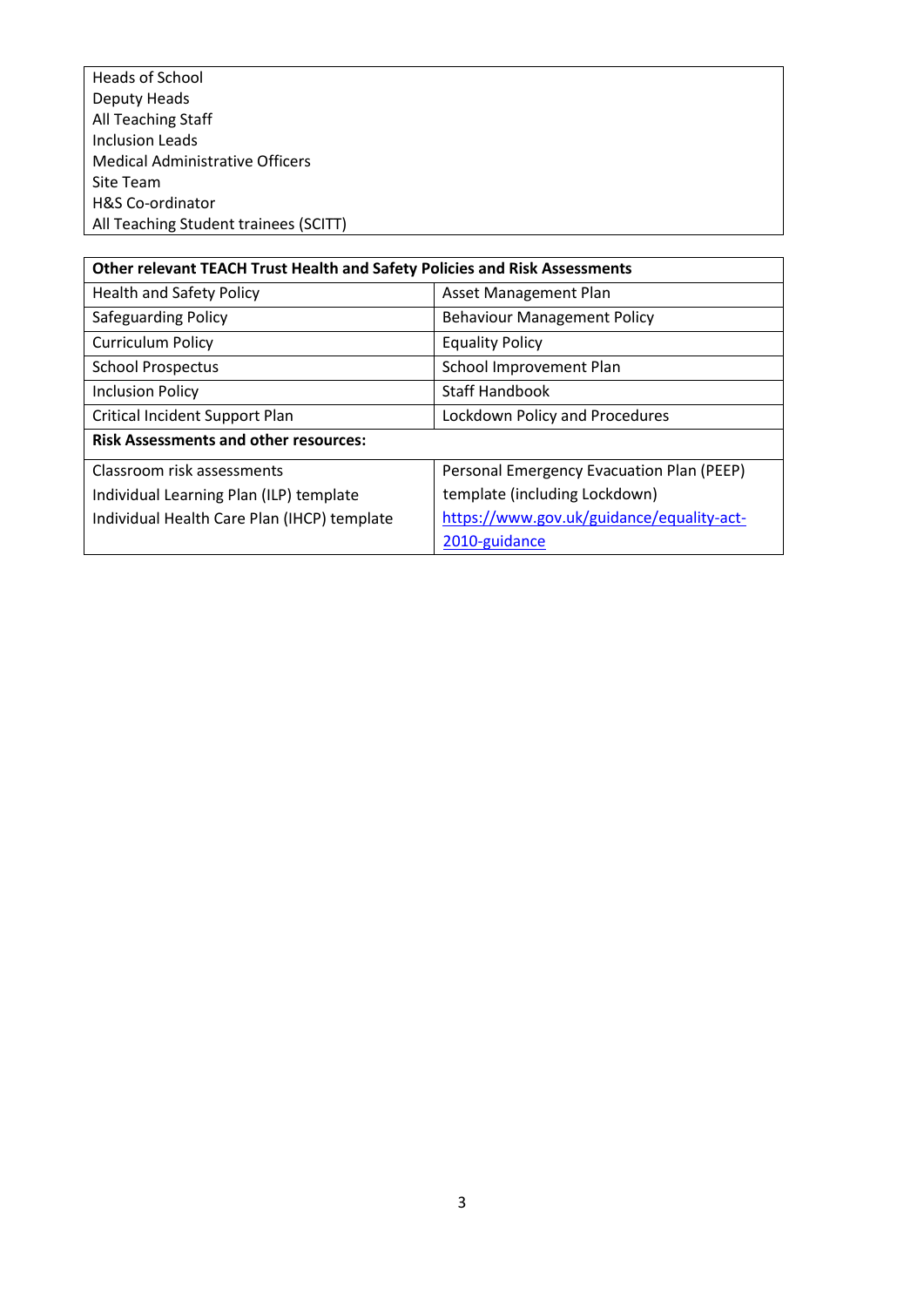# **1. Rationale:**

Under the Equality Act 2010, schools must have an Accessibility Plan. The Equality Act 2010 replaced all previous equalities legislation, including the Disability Discrimination Act. The legislation states "schools cannot unlawfully discriminate against pupils because of sex, race, disability, religion or belief and sexual orientation". According to the Equality Act 2010, a person has a disability if:

- (a) He or she has a physical or mental impairment, and
- (b) The impairment has a substantial and long-term adverse effect on his or her ability to carry out normal day-to-day activities.

The Department for Education's guidance on statutory policies for schools' lists Accessibility Plans. The TEACH Trust Accessibility Plan must be reviewed every three years, or earlier if there are significant changes and approved by the Trustees.

# **2. TEACH Vision.**

# **Children First**

Our vision is to promote a love of learning in order to maximise the life chances of every child in our Trust. Through nurturing, high expectations and skilled teaching, we will have a lasting and positive impact on our local and wider community.

The Accessibility Plan is structured to complement and support the TEACH Equality Policy, and will similarly be published on the school website. The Trustees will monitor the school's activity under the Equality Act 2010 (and in particular Schedule 10 regarding Accessibility) and will advise upon the compliance with that duty.

TEACH Trust is committed to providing an environment that enables full curriculum access that values and includes all pupils, staff, parents and visitors regardless of their education, physical, sensory, social, spiritual, emotional and cultural needs. We are committed to taking action to comply with the Equality Act 2010 with regard to people and pupils with protected characteristics and develop a culture of inclusion, support and awareness within the school with all Trustees, staff and pupils.

The TEACH Trust Accessibility Plan shows the planned improvements at each school within a given timeframe and the need to make *reasonable adjustments* to accommodate the needs of pupils, staff and visitors, where practicable. The Accessibility Plan contains relevant appendices for each school and aims to: -

- Increase access to the curriculum for pupils with protected characteristics, expanding the **curriculum**  as necessary to ensure that pupils with protected characteristics are as prepared for life, as are all others.
- This covers teaching and learning, and the wider curriculum of the school such as participation in after-school clubs, leisure and cultural activities, learning outside the classroom and educational visits.
- It also includes the provision of specialist or **auxiliary aids and equipment**, which may assist these pupils in accessing the curriculum within a reasonable timeframe.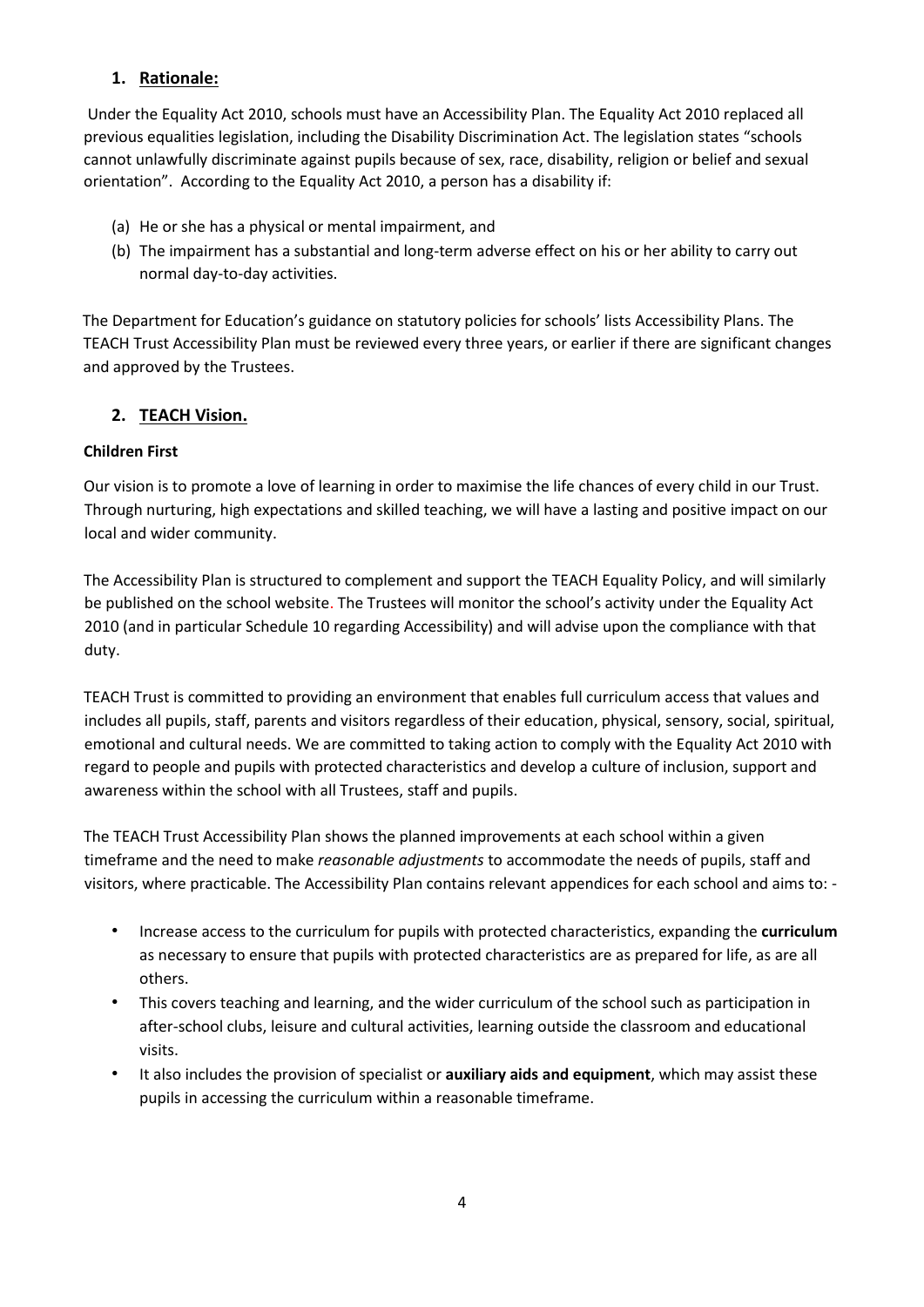- Improve and maintain access to the **physical environment** of the school, adding aids and adaptations, if necessary; this covers improvements to the physical environment of the school and aids to access education within a reasonable timeframe;
- Improve the accessibility of **information** to pupils, staff, parents and visitors: examples might include handouts, timetables, textbooks and information about the school and school events. This includes both written and verbal information, and electronic information e.g. emails, the website and TEACH social media.
- Information in various preferred formats should be available within a reasonable timeframe.

# **3. Aims**

Our aims are to:

- Increase access to the curriculum for pupils with any protected characteristics
- Improve and maintain access to the physical environment
- Improve the accessibility of information to pupils and parent(s)/carer(s)

# **4. Current good practice**

We aim to ask about any disability or health condition in early communications with new parents and carers. For parents and carers of children already at each school, we collect information on the admissions forms on entry to school. Should the needs of any pupil change, even if the change is temporary (e.g. a broken limb or following a period of recent ill-health or surgery), parents/carers should contact the Medical Admin Officer in their child's school as soon as possible, so an Individual Health-Care plan can be put into place for the pupil.

## **5. Physical Environment**

The needs of pupils with disabilities, health conditions and other support and learning needs are considered and planned as part of the school day. This extends to extra-curricular activities, learning outside the classroom and off-site educational visits.

Pupils with physical disabilities are able to access all parts of the each school building.

## **6. Curriculum**

Some pupils may have limited or no access to some areas of the curriculum; for example, some elements of sports and physical education will be challenging for those pupils with a physical or other impairment. When this occurs, the teacher and Inclusion Leader will make reasonable adjustments to ensure the child achieves the highest possible level of inclusion. Pupils may require alternative resources to access learning e.g. ICT access, writing aids, enlarged print etc. and these are provided as part of quality-first teaching provision, as ways in.

# **7. Information**

Different forms of verbal and written communication are used to enable all pupils to express their views and to hear the views of others. Access to information is available in a range of different formats for pupils, parents and staff. This includes access to electronic information sent by email, text and information on the TEACH website and its social media platforms.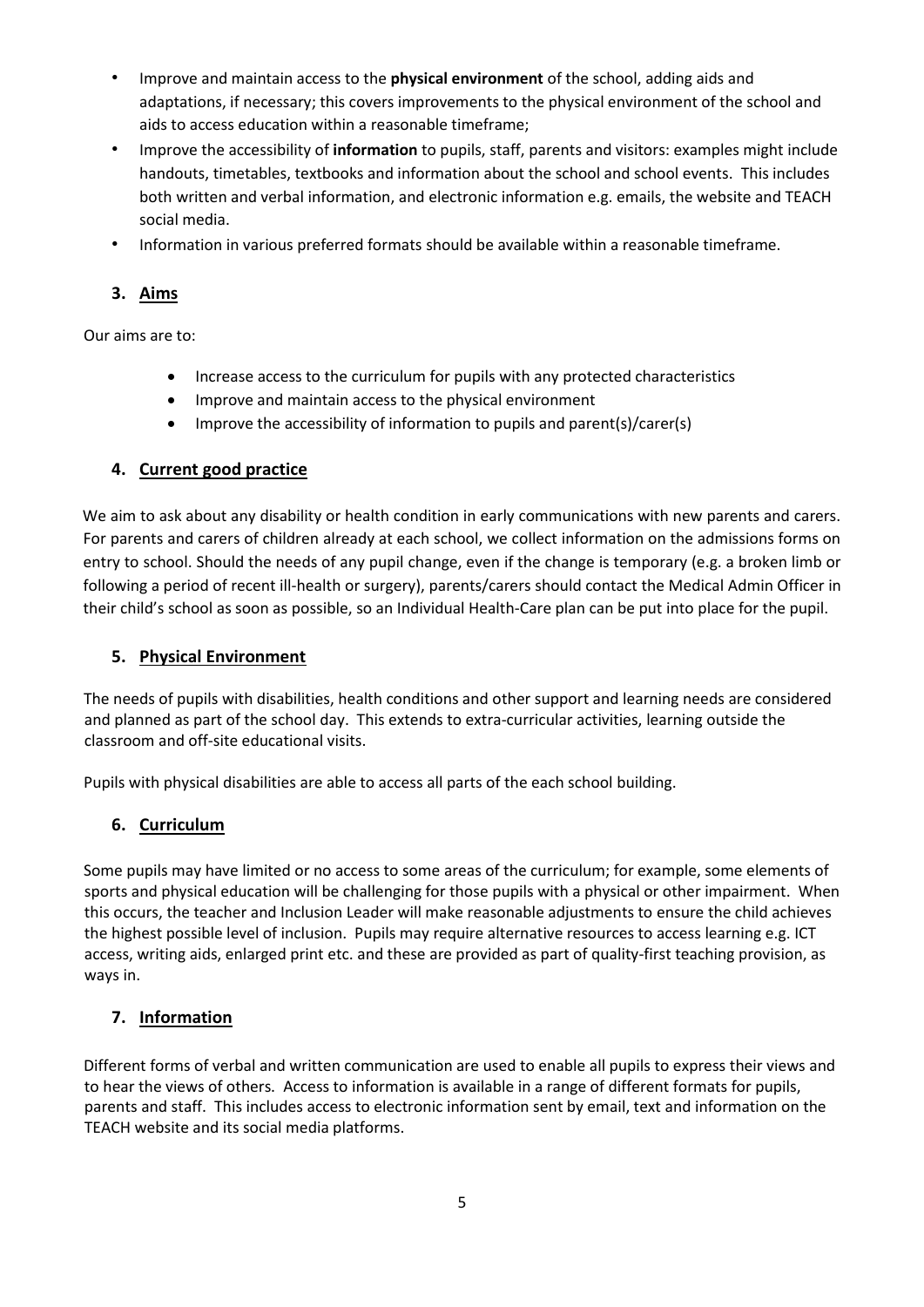# **8. Physical Access Audit**

#### **Canford Heath Infant School (CHIS)**

CHIS is a single storey building with wide corridors and several access points from outside. All entrances to the school are level or ramped with wide doors. The building has ramped access into one Early Years classroom and a Year 2 classroom. The other classrooms have level access.

On-site car parking for staff and visitors includes three dedicated disabled parking bays and private parking spaces owned by TEACH outside CHJS provides a further two disabled parking bays.

The main entrance features a secure lobby and is fitted with a low reception hatch, accessible to wheelchair users.

There are accessible/inclusive toilet facilities available in the main entrance area. This toilet is fitted with a handrail and an emergency pull-cord with a changing unit for pupils, if toileting changes are required. This facility can be used by individuals who do not identify with the gender assigned at birth, if they wish to use it.

The school has a dedicated first-aid room, equipped with the Health and Safety Executive's recommended first-aid supplies and a Defibrillator. The School has a First Aid at Work qualified Medical Administrative Officer who manages first-aid incidents with back up if required, by first-aid trained cover staff.

The school has internal statutory emergency signage and escape routes are clearly marked. Fire evacuation drills are practised, termly. Pupils with specific disabilities have an individual Personal Emergency Evacuation Plan developed by the Inclusion Lead and H&S Coordinator, approved by parents/carers.

Some areas are soundproofed to improve the listening and attention of children with sensory or behavioural difficulties.

Lockdown procedures will be practised twice per annum from 2020. A copy of the Lockdown Policy and Procedures are available in Reception.

## **9. Canford Heath Junior School (CHJS)**

CHJS is mainly a single storey building with a first floor for Year 6. There are wide corridors with wide doors and all entrances to the school are either level, or have ramps. To the rear of the building, there is ramped access leading to the Year 5 and 6 classrooms. The rest of the access points are level.

The school has two internal passenger lifts. One is a platform lift over three steps, to Year 5. The other is in Year 5 area and is a passenger lift to the first floor.

Some areas are soundproofed to improve the listening and attention of children with sensory or behavioural difficulties.

On-site car parking for staff and visitors includes three disabled parking bays. Private parking spaces owned by TEACH outside school provides a further two disabled parking bays. A 'drive in/drop-off' zone installed during summer 2019 enables parents/carers to drop children off at the pavement beside school, removing the need park and to cross the road.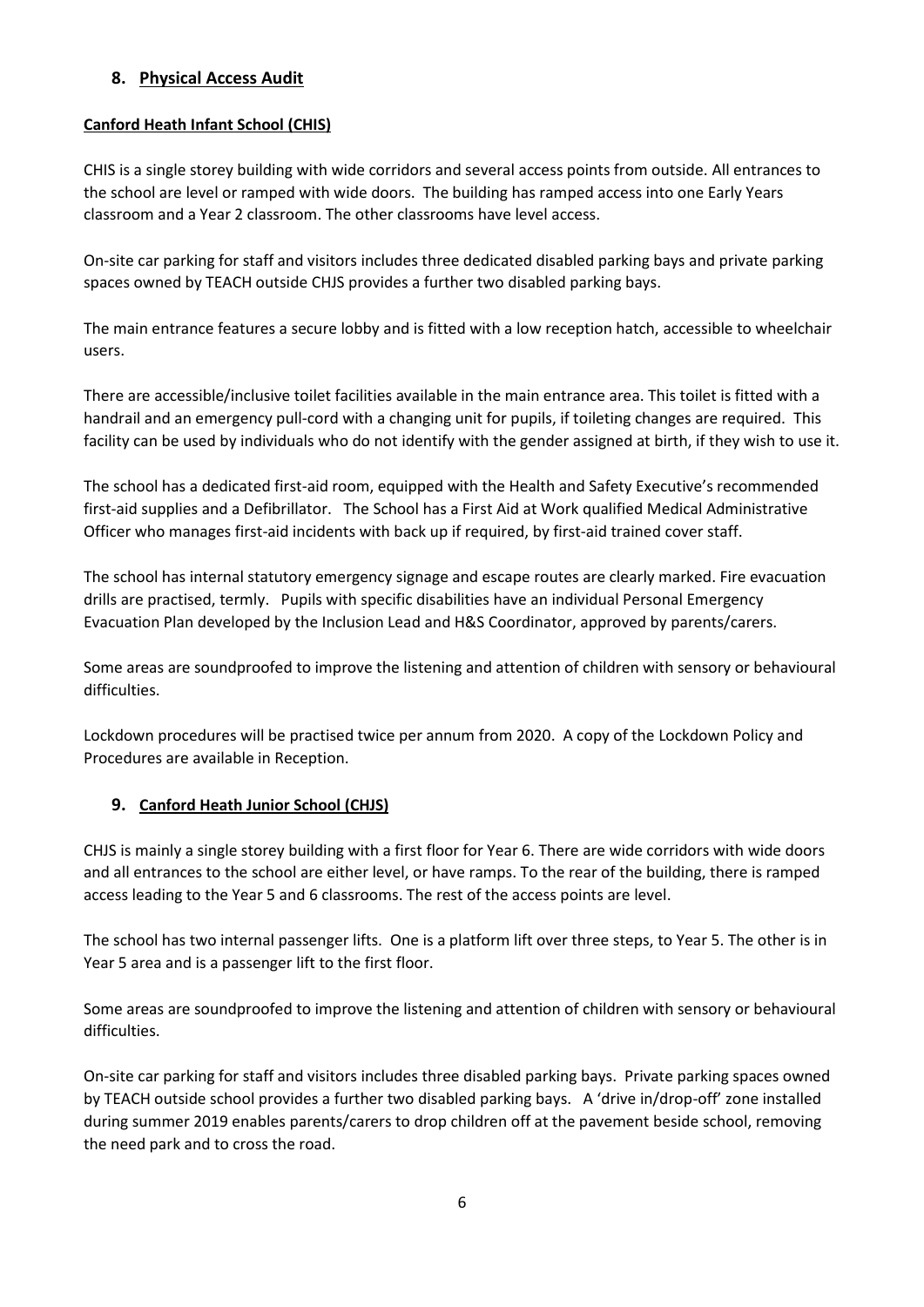The main entrance features a secure lobby and is fitted with a low reception hatch, accessible to wheelchair users.

There are three accessible/inclusive toilet facilities available in school. One in the main entrance area, one in Year 4 and one in Year 5. These toilets are fitted with a handrail and emergency pull-cord. This facility can be used by individuals who do not identify with the gender assigned at birth, if they wish to use it.

During an emergency evacuation when the lift cannot be used CHJS have an 'Evac-u-chair' outside Year 6. The Site team are trained in its use.

The school has a dedicated first-aid room, equipped with the Health and Safety Executive's recommended first-aid supplies and a Defibrillator. The School has a First Aid at Work qualified Medical Administrative Officer who manages first-aid incidents with back up supplied if required, by first-aid trained cover staff.

Any external steps and changes in levels are marked with yellow high-visibility paint.

The school has internal statutory emergency signage and escape routes are clearly marked. Fire evacuation drills are practised, termly. Pupils with specific disabilities have an individual Personal Emergency Evacuation Plan developed by the Inclusion Lead and H&S Coordinator, approved by parents/carers.

Lockdown procedures will be practised twice per annum from 2020. A copy of the Lockdown Policy and Procedures are available in Reception.

The new Winchelsea unit within CHJS is a dedicated classroom, designed for pupils with disabilities and additional support and learning needs.

## **10. Ad Astra Infant School (AAIS)**

Ad Astra Infant School is a single storey building with level access points to/from the outside. Each year group has at least one ramped or level entrance/exit point.

The car parking at AAIS is very limited. On-site car parking is available but not for all staff/visitors who may have to park nearby, off-site. AAIS has three dedicated disabled parking bays. Parents/carers who do not require disabled parking are required to park off-site and walk to school.

The main entrance features a secure lobby and is fitted with a low reception hatch, accessible to wheelchair users.

There are accessible/inclusive toilet facilities available by the Early Years Foundation Stage base and main reception. All these are fitted with a handrail and emergency pull cord. The accessible toilet in EYFS has a changing unit for pupils, if toileting changes are required. This facility can be used by individuals who do not identify with the gender assigned at birth, if they wish to use it.

The school has a dedicated first-aid room, equipped with the Health and Safety Executive's recommended first-aid supplies and a Defibrillator. The School has a First Aid at Work qualified Medical Administrative Officer who manages first-aid incidents with back up if required, by first-aid trained cover staff.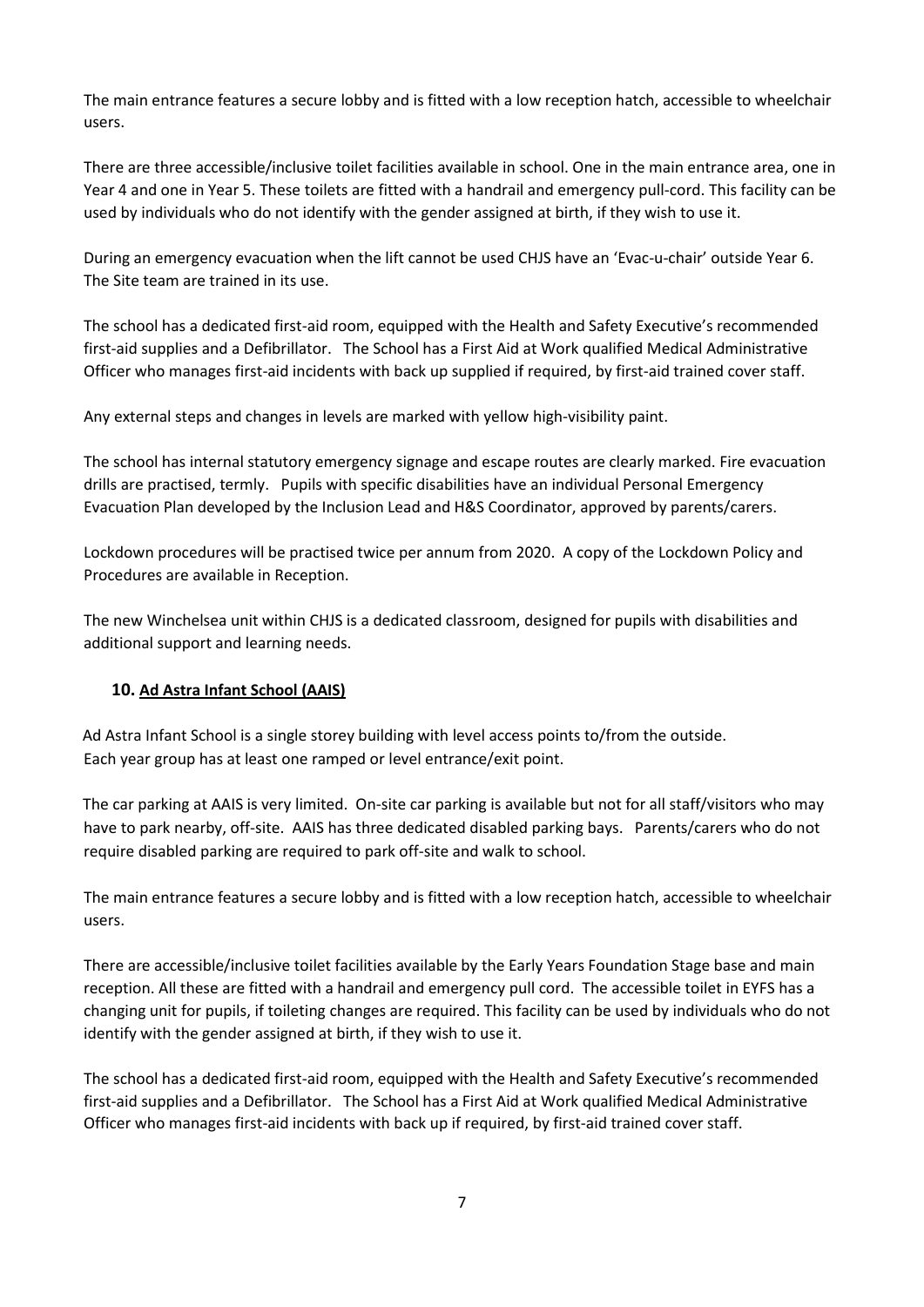Each year group has one classroom that has had acoustic alterations to enhance the learning environment for pupils with a hearing impairment. Alterations have been made to the previously open shared base area in EYFS to reduce noise levels and improve the listening and attention of children with sensory or concentration difficulties.

The school has internal statutory emergency signage and escape routes are clearly marked. Fire evacuation drills are practised, termly. Pupils with specific disabilities have an individual Personal Emergency Evacuation Plan developed by the Inclusion Lead and H&S Coordinator, approved by parents/carers.

Lockdown procedures will be practised twice per annum from 2020. A copy of the Lockdown Policy and Procedures are available in Reception.

## **11. Haymoor Junior School (HJS)**

Haymoor Junior School is a single storey building with several level access points to/from the car park and playgrounds. Its car park has three disabled parking bays.

The main entrance features a secure lobby and is fitted with a low reception hatch, accessible to wheelchair users.

There is an accessible/inclusive toilet situated in the main foyer area with handrails and an emergency pullcord. This facility can be used by individuals who do not identify with the gender assigned at birth, if they wish to use it.

Each year group has at least one ramped or level entrance/exit point. These are located in the cloakroom areas or the music room.

The school has internal statutory emergency signage and escape routes are clearly marked. Fire evacuation drills are practised, termly. Pupils with specific disabilities have an individual Personal Emergency Evacuation Plan developed by the Inclusion Lead and H&S Coordinator, approved by parents/carers.

The year group corridors are soundproofed and there is at least one classroom in each year group with curtains to improve the listening and attention of children with sensory or behavioural difficulties.

The school has a dedicated first-aid room, equipped with the Health and Safety Executive's recommended first-aid supplies and a Defibrillator. The School has a First Aid at Work qualified Medical Administrative Officer who manages first-aid incidents with back up if required, by first-aid trained cover staff.

Fire evacuation drills are practised termly and Lockdown procedures will be practised twice per annum from 2020. A copy of the Lockdown Policy and Procedures are available in Reception.

On-site car parking for staff and visitor includes three dedicated disabled parking bays in the staff car park.

## **12. Management, coordination and implementation**

• School will consult with external professionals when new accessibility challenges arise, as and when required;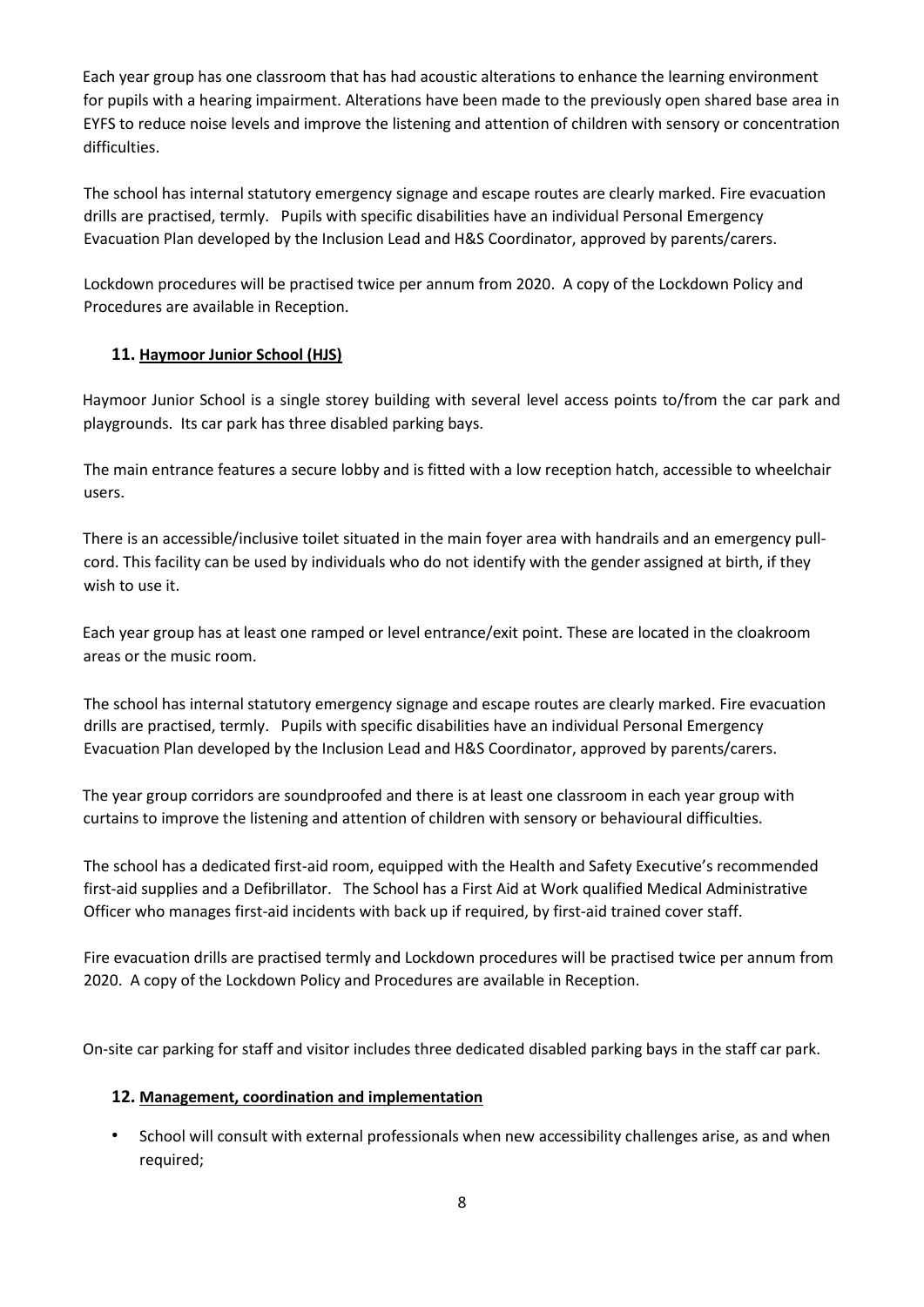- The Inclusion Leader will seek information on any new pupils so that their individual needs are carefully planned and considered and any reasonable adjustments are made within a reasonable timescale, if practicable.
- The Inclusion Leader and Health and Safety Coordinator will complete Personal Emergency Evacuation Plans.
- The CEO/Executive Headteacher and the Head of School supported by the Health and Safety Coordinator (Fire Risk Assessor) and Site Manager will regularly monitor the school environment and seek external advice and guidance, if required.
- All teaching staff have a responsibility to consider the needs of all pupils in the class when teaching and planning for activities, learning outside the classroom and off-site educational visits
- Whole school training will recognise the need to continue raising awareness for staff and Trustees on equality and diversity issues with reference to the Equality Act 2010.
- The Accessibility Plan for physical accessibility relates to the Access Audit of each school (see appendix 1). It may not be feasible to undertake all of the works during the life of this accessibility plan and therefore some items will roll forward into subsequent plans. An Accessibility Audit is completed by the Trust in summer term, covering each school and relevant appendices amended.
- The Trust Accessibility Plan will be published on the school website
- The Accessibility Plan will be monitored through the Trust Compliance and Pupil Safeguarding Committee.
- The school will work in partnership with the Local Authority, where appropriate.
- The Accessibility Plan may be monitored by Ofsted during inspection processes in relation to Schedule 10 of the Equality Act 2010.

Approved January 2020 Chair of the TEACH Trust Reviewed July 2021 Next Review date July 2024

| Question                                 | Response                    |                          |  |  |
|------------------------------------------|-----------------------------|--------------------------|--|--|
| Which relevant groups and                |                             | Please tick              |  |  |
| stakeholders have been consulted with in | Pupils                      | V                        |  |  |
| relation to this policy?                 | <b>Trustees</b>             | V                        |  |  |
|                                          | Staff                       | V                        |  |  |
|                                          | Parents/Carers              | v                        |  |  |
|                                          | Local Authority             |                          |  |  |
|                                          | <b>Trade Unions</b>         |                          |  |  |
|                                          | <b>Other Advisors (give</b> | <b>Health and Safety</b> |  |  |
|                                          | details)                    | Advisor, Handsam         |  |  |
| What are the arrangements for            | Termly                      |                          |  |  |
| monitoring and reviewing the actual      | Annually                    | V                        |  |  |
| impact of the policy?                    | When applied                | $\sqrt{ }$               |  |  |
|                                          | If legislation changes      | $\sqrt{ }$               |  |  |
|                                          | If a formal complaint       | $\sqrt{ }$               |  |  |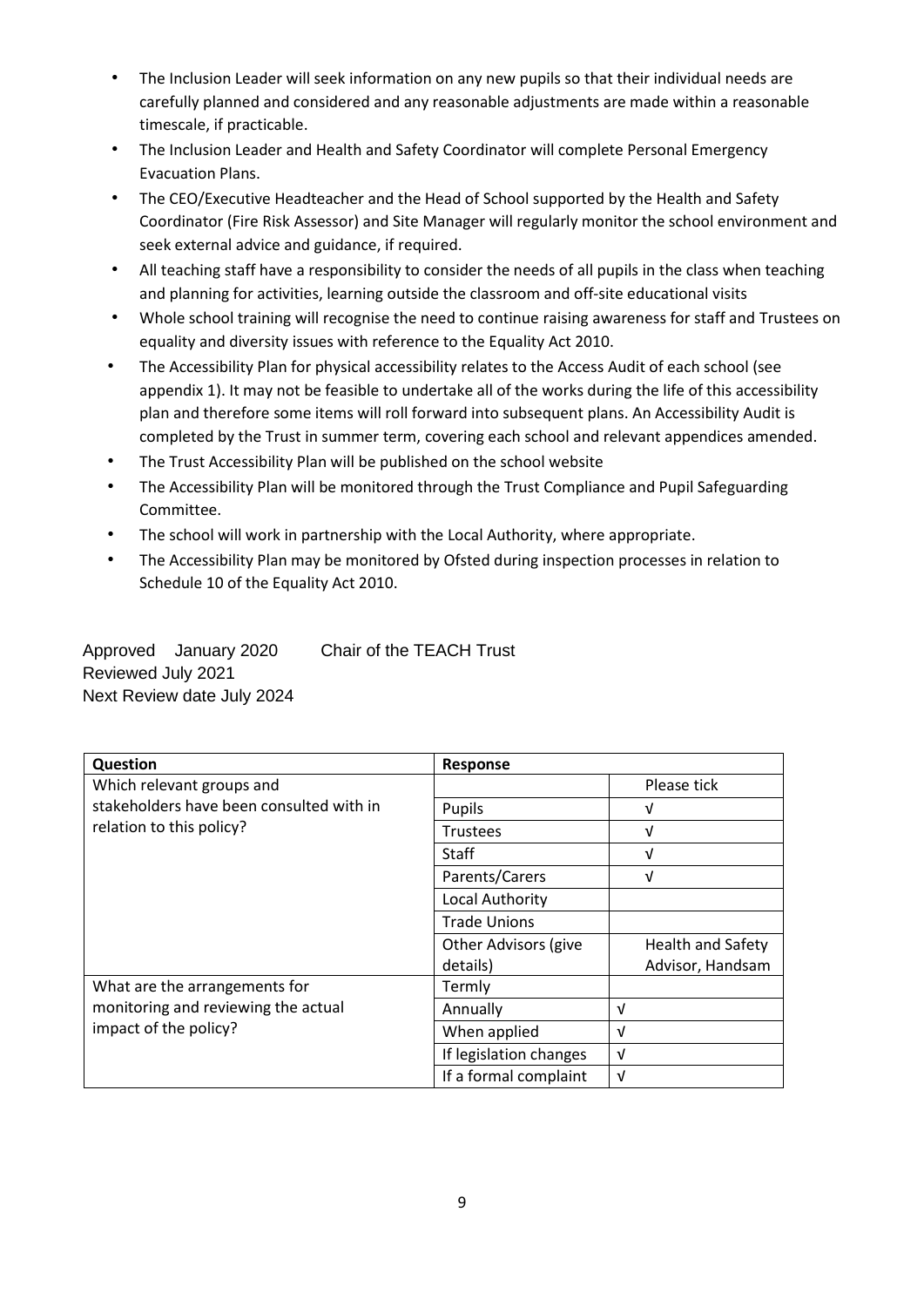| <b>Characteristic Group</b> | Is there a potential | Please explain and   | <b>Action to address</b>   |
|-----------------------------|----------------------|----------------------|----------------------------|
|                             | for positive or      | give examples of any | potential positive/        |
|                             | negative impact?     | evidence/data used   | negative impact (e.g.      |
|                             |                      |                      | adjustment to the          |
|                             |                      |                      | policy)                    |
| <b>Disability</b>           | $\sqrt{ }$           |                      | Amendments made to         |
|                             |                      |                      | physical environment       |
|                             |                      |                      | to support                 |
|                             |                      |                      | accessibility              |
| <b>Gender reassignment</b>  | $\sqrt{ }$           |                      | <b>Access to Inclusive</b> |
|                             |                      |                      | facilities                 |
| <b>Marriage or civil</b>    |                      |                      |                            |
| partnership                 |                      |                      |                            |
| <b>Pregnancy and</b>        | $\sqrt{ }$           |                      | Pregnant staff may         |
| maternity                   |                      |                      | have reasonable            |
|                             |                      |                      | adjustments to allow       |
|                             |                      |                      | safety and                 |
|                             |                      |                      | accessibility, following   |
|                             |                      |                      | risk assessments.          |
| Race                        |                      |                      |                            |
| <b>Religion or belief</b>   |                      |                      |                            |
| <b>Sexual orientation</b>   |                      |                      |                            |
| Sex (gender)                |                      |                      |                            |
| Age                         |                      |                      |                            |
| <b>SEN</b>                  |                      |                      |                            |
| Vulnerable                  |                      |                      |                            |
| Traveller, migrant,         |                      |                      |                            |
| refugees and people         |                      |                      |                            |
| seeking asylum              |                      |                      |                            |
| <b>EAL</b>                  | $\sqrt{ }$           |                      | Documentation can be       |
|                             |                      |                      | translated. Translators    |
|                             |                      |                      | can be provided.           |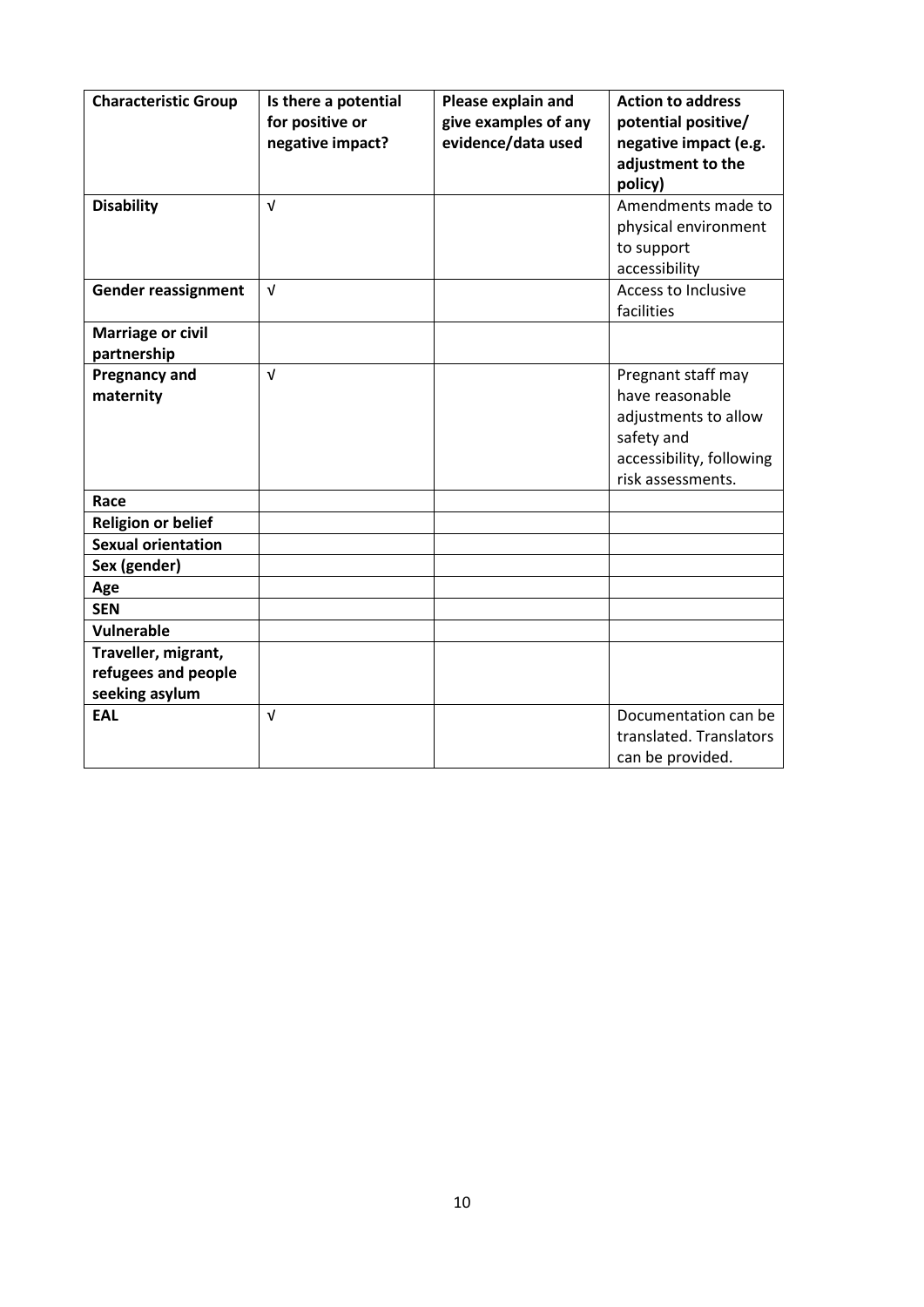# **Appendix 1: Overall Action Plan for Accessibility across the TEACH Trust**

#### **Aim 1: To increase the extent to which disabled pupils can participate in the school curriculum.**

Our key objective is to reduce and eliminate barriers to access to the curriculum and to ensure full participation in the school community for pupils, and prospective pupils, with a disability.

| <b>Targets</b>                                                                                                                                                        | <b>Strategies</b>                                                                                                                                                                         | <b>Timescale</b>   | <b>Responsibilities</b>                                                                                                                                          | <b>Success Criteria</b>                                                                                                                      |
|-----------------------------------------------------------------------------------------------------------------------------------------------------------------------|-------------------------------------------------------------------------------------------------------------------------------------------------------------------------------------------|--------------------|------------------------------------------------------------------------------------------------------------------------------------------------------------------|----------------------------------------------------------------------------------------------------------------------------------------------|
| To liaise with pre- schools<br>and settings to review<br>potential intake each Sept<br>and for new arrivals<br>throughout the year.                                   | Create inclusion registers to be<br>1.<br>shared with key staff.<br>Create pupil files with key<br>2.<br>reports and information.<br>Personal emergency evacuation<br>3.<br>plans (PEEPs) | Ongoing,           | CEO/EHT<br>H <sub>o</sub> S<br><b>HLTA</b><br><b>Inclusion Leaders</b><br><b>H&amp;S Coordinator</b>                                                             | Procedures/equipment<br>1.<br>/recommendations set in place<br>for individual pupils.<br>PEEPs reviewed end summer<br>2 <sub>1</sub><br>term |
| To review all statutory<br>policies to ensure that they<br>reflect inclusive practice and<br>procedure                                                                | Check to ensure that policies<br>1.<br>comply with the Equality Act<br>2010 and reflect the Inclusion<br>Policy.                                                                          | Ongoing/<br>yearly | CEO/EHT<br>H <sub>o</sub> S<br>All subject leaders<br><b>Inclusion Leaders</b><br><b>HALO</b><br><b>H&amp;S Coordinator</b>                                      | All policies clearly reflect<br>1.<br>inclusive practice and procedure                                                                       |
| To establish close liaison<br>with outside agencies for<br>pupils with on-going health<br>needs. e.g. Children with<br>severe asthma, epilepsy or<br>mobility issues. | Ensure collaboration between all<br>1.<br>key personnel<br>Update care plans on a regular<br>2.<br>basis<br>New systems of care plans to be<br>3.<br>implemented                          | Ongoing            | CEO/EHT<br>H <sub>o</sub> S<br><b>HALO</b><br>Medical<br>Administrative<br><b>Officers</b><br><b>Inclusion Leaders</b><br>Pastoral Care Team<br>Outside agencies | Clear collaborative working<br>1.<br>approach<br>Review of Individual Care Plan<br>2 <sub>1</sub><br>template completed Oct 2019             |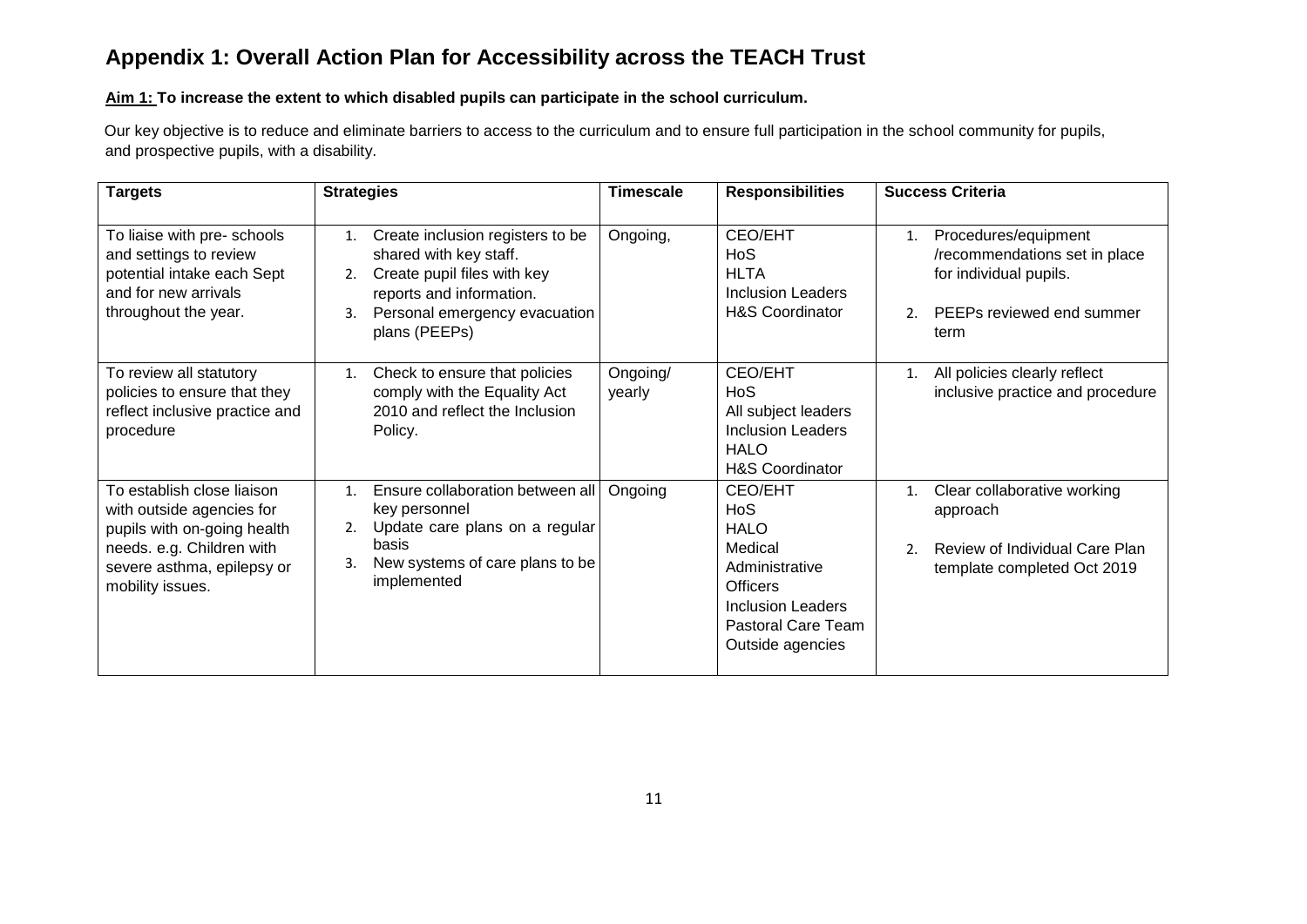| To ensure full access to the<br>curriculum for all children.                                                                                                            | Thorough risk assessments for off site<br>visits and in school learning activities.<br>Employment of specialist advisory<br>$\bullet$<br>teachers;<br>CPD for staff<br>$\bullet$<br>A range of support staff including trained<br>$\bullet$<br>teaching assistants and a medical<br>teaching assistant<br>Differentiated and adapted activities to<br>support most curriculum areas<br>Use of interactive ICT equipment<br>$\bullet$<br>Specific equipment sourced from<br>$\bullet$<br>occupational therapy or alternate<br>providers                                                                                                                                                                                                                                                                             | Ongoing | HoS<br>Deputy<br>Subject leaders<br><b>EVC</b><br><b>ICT Technician</b><br><b>Teachers</b><br><b>Inclusion Leaders</b><br><b>H&amp;S Coordinator</b><br><b>External agencies</b> |          | 1. Advice taken and strategies<br>evident in classroom practice.<br>2. All children supported and<br>accessing curriculum.                                                                                                                                                                                                                                                                                       |
|-------------------------------------------------------------------------------------------------------------------------------------------------------------------------|--------------------------------------------------------------------------------------------------------------------------------------------------------------------------------------------------------------------------------------------------------------------------------------------------------------------------------------------------------------------------------------------------------------------------------------------------------------------------------------------------------------------------------------------------------------------------------------------------------------------------------------------------------------------------------------------------------------------------------------------------------------------------------------------------------------------|---------|----------------------------------------------------------------------------------------------------------------------------------------------------------------------------------|----------|------------------------------------------------------------------------------------------------------------------------------------------------------------------------------------------------------------------------------------------------------------------------------------------------------------------------------------------------------------------------------------------------------------------|
| To promote the involvement<br>of disabled students in<br>classroom<br>discussions/activities<br>To take account of variety of<br>learning styles/needs when<br>teaching | Within the Curriculum, each school aims to<br>provide full access to all aspects of the<br>curriculum by providing (where appropriate)<br>Wheelchair access<br>1.<br>Screen magnifier software for the<br>2.<br>visually impaired<br>Rooms with acoustic alterations to<br>3.<br>enhance the listening environment for<br>hearing impaired pupils.<br>Features such as sticky keys and filter<br>4.<br>keys to aid disabled users in using a<br>keyboard<br>Speech and Language support for<br>5.<br>relevant staff<br>Offer alternative methods of recording<br>6.<br>to enable disabled pupils participate<br>successfully in lessons<br>Creating positive images of disability<br>7.<br>within the school so that pupils grow<br>into adults who have some<br>understanding of the needs of<br>disabled people. | Ongoing | Whole school<br>approach                                                                                                                                                         | 1.<br>2. | Variety of learning styles and<br>multisensory activities<br>evident in planning and in<br>the classrooms.<br>All schools are accessible for<br>wheelchair users<br>3. Acoustic alternations made<br>where required (HJS)<br>4. IT suites set up with coloured<br>keys and other visual aids<br>5. Ensuring that the needs of all<br>disabled pupils, parents and<br>staff are represented within<br>the school. |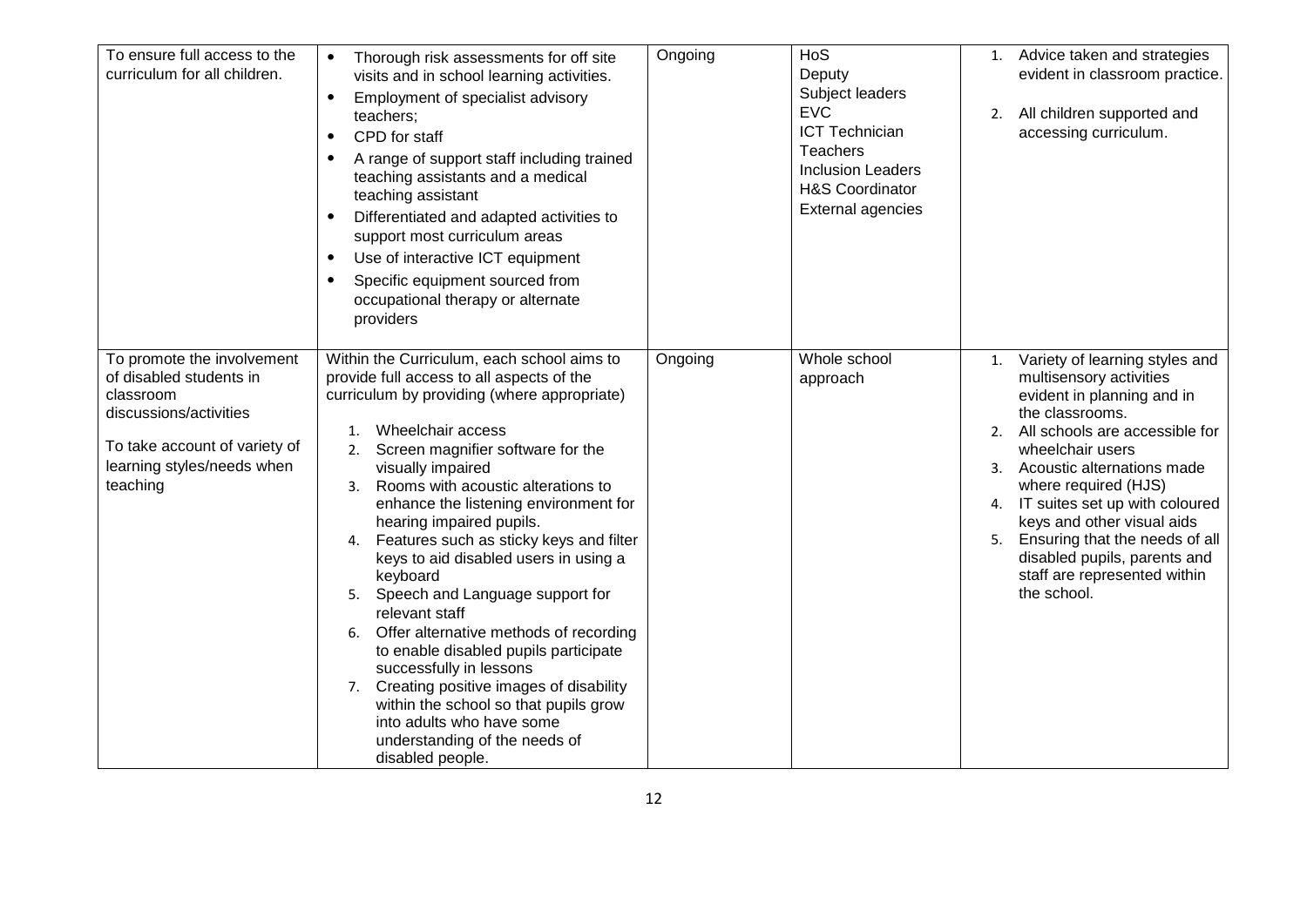**Aim 2: To improve the physical environment of the school to increase the extent to which disabled pupils can take advantage of education and associated services.** 

| <b>Targets</b>                                                                         | <b>Strategies</b>                                                                                                                                                                                                                                                                                                                                             | <b>Timescale</b><br><b>Responsibilities</b>                  |                                                                               | <b>Success Criteria</b>                                                                                                                                                                                                                                                                                                                       |  |  |
|----------------------------------------------------------------------------------------|---------------------------------------------------------------------------------------------------------------------------------------------------------------------------------------------------------------------------------------------------------------------------------------------------------------------------------------------------------------|--------------------------------------------------------------|-------------------------------------------------------------------------------|-----------------------------------------------------------------------------------------------------------------------------------------------------------------------------------------------------------------------------------------------------------------------------------------------------------------------------------------------|--|--|
| Improve physical environment<br>around each school                                     | Each Trust school will take account of<br>1.<br>the needs of pupils, staff and visitors<br>with physical difficulties and sensory<br>impairments when planning and<br>undertaking future improvements and<br>refurbishments of the site and premises,<br>such as improved access, lighting, and<br>colour schemes, and accessible facilities<br>and fittings. | Ongoing                                                      | <b>SLT</b><br>Site team<br><b>Business Manager</b><br><b>CEO/EHT</b>          | The schools' physical environment is<br>1.<br>accessible from point of arrival and<br>provides accessible welcoming<br>receptions, level access and other<br>facilities.                                                                                                                                                                      |  |  |
| Ensuring all pupils with a<br>disability are able to be<br>included.                   | Create access plans/risk assessments<br>1.<br>for individual disabled children as part of<br><b>IEP</b> process                                                                                                                                                                                                                                               | With<br>immediate<br>effect, to be<br>constantly<br>reviewed | <b>Class Teachers</b><br>Inclusion Leader                                     | All pupils included in all activities.                                                                                                                                                                                                                                                                                                        |  |  |
| Ensuring disabled and other<br>parents/carers have every<br>opportunity to be involved | Utilise disabled parking spaces for<br>1.<br>disabled to drop off and collect children<br>Offer a telephone call to explain letters<br>2.<br>home for some parents who need<br>support with literacy<br>Adopt a more proactive approach to<br>3.<br>identifying the access requirements of<br>disabled parents                                                | With<br>immediate<br>effect to be<br>constantly<br>reviewed  | Whole school team<br>With immediate<br>effect to be<br>constantly<br>reviewed | To ensure that disabled parents are<br>1.<br>not discriminated against either<br>indirectly or directly and encouraged<br>be involved in their child's education<br>Ensure information is where<br>2.<br>practicable, in a format that enables<br>parents/carers to be involved in the<br>school community and their children's<br>education. |  |  |